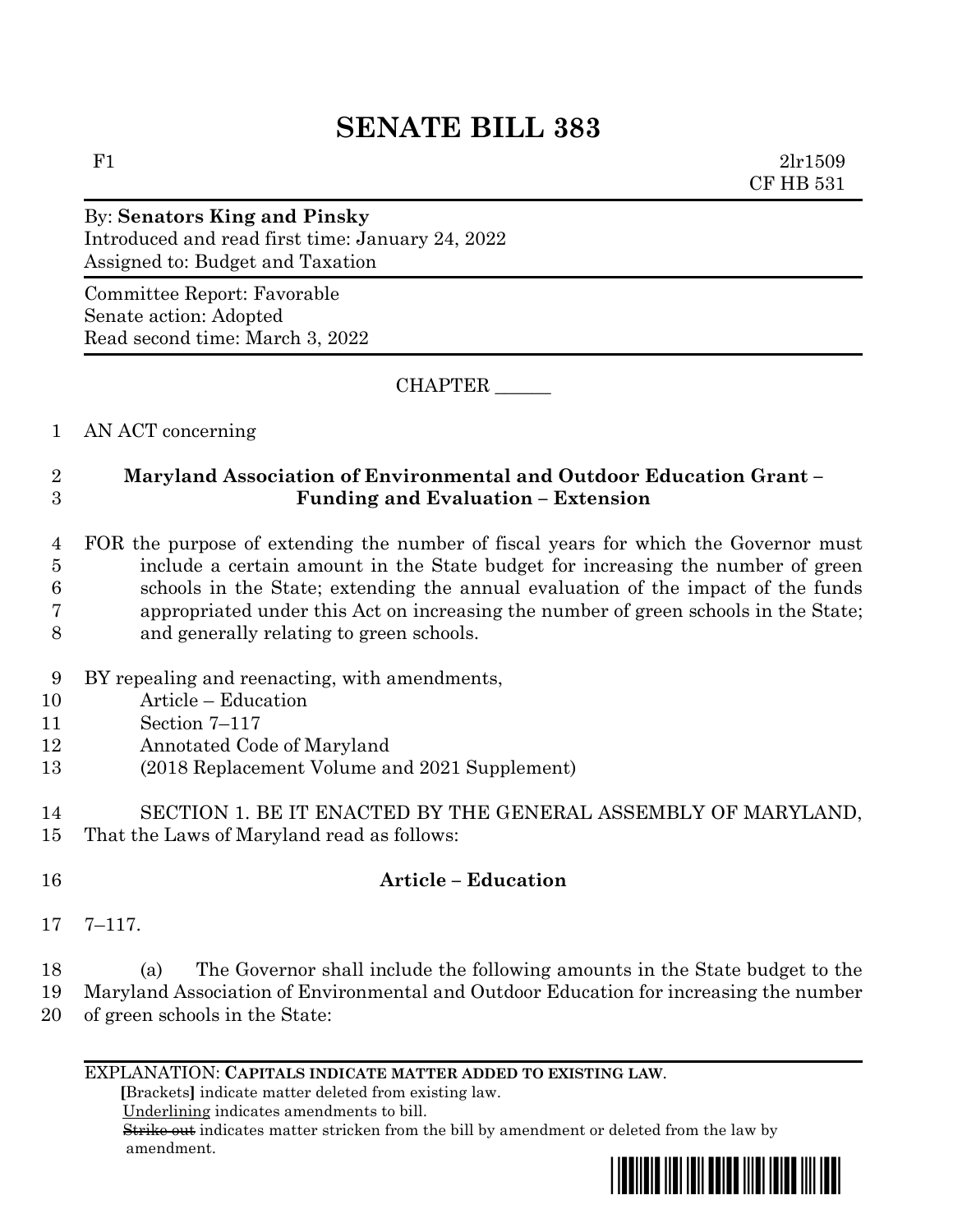|                            | $\overline{2}$                                                                                                                                                                                                                                                                                                                                                                          |           |                                                                               | <b>SENATE BILL 383</b>                                             |  |  |
|----------------------------|-----------------------------------------------------------------------------------------------------------------------------------------------------------------------------------------------------------------------------------------------------------------------------------------------------------------------------------------------------------------------------------------|-----------|-------------------------------------------------------------------------------|--------------------------------------------------------------------|--|--|
| $\mathbf 1$                |                                                                                                                                                                                                                                                                                                                                                                                         | (1)       |                                                                               | For fiscal year 2021, \$278,750;                                   |  |  |
| $\overline{2}$             |                                                                                                                                                                                                                                                                                                                                                                                         | (2)       |                                                                               | For fiscal year 2022, \$268,300;                                   |  |  |
| 3                          |                                                                                                                                                                                                                                                                                                                                                                                         | (3)       |                                                                               | For fiscal year 2023, \$272,100;                                   |  |  |
| $\overline{4}$             |                                                                                                                                                                                                                                                                                                                                                                                         | (4)       |                                                                               | For fiscal year 2024, \$276,400;                                   |  |  |
| $\overline{5}$             |                                                                                                                                                                                                                                                                                                                                                                                         | (5)       |                                                                               | For fiscal year 2025, \$280,850; [and]                             |  |  |
| 6                          |                                                                                                                                                                                                                                                                                                                                                                                         | (6)       |                                                                               | FOR FISCAL YEAR 2026, \$280,850;                                   |  |  |
| 7                          |                                                                                                                                                                                                                                                                                                                                                                                         | (7)       |                                                                               | FOR FISCAL YEAR 2027, \$280,850; AND                               |  |  |
| 8                          |                                                                                                                                                                                                                                                                                                                                                                                         | [(6)] (8) |                                                                               | For fiscal year [2026] 2028, \$216,600.                            |  |  |
| 9<br>10                    | (b)<br>as follows:                                                                                                                                                                                                                                                                                                                                                                      |           | The appropriations made under subsection (a) of this section may only be used |                                                                    |  |  |
| 11<br>12<br>13<br>14<br>15 | To support professional development, assist with transportation of<br>(1)<br>students to and from environmentally focused activities, or support school projects that<br>incorporate environmental best practices for waste and recycling, energy conservation,<br>water conservation, schoolyard habitat, outdoor classrooms, transportation, or health, the<br>following allocations: |           |                                                                               |                                                                    |  |  |
| 16                         |                                                                                                                                                                                                                                                                                                                                                                                         |           | (i)                                                                           | For fiscal year 2021, \$115,000;                                   |  |  |
| 17                         |                                                                                                                                                                                                                                                                                                                                                                                         |           | (ii)                                                                          | For fiscal year 2022, \$115,300;                                   |  |  |
| 18                         |                                                                                                                                                                                                                                                                                                                                                                                         |           | (iii)                                                                         | For fiscal year 2023, \$115,600;                                   |  |  |
| 19                         |                                                                                                                                                                                                                                                                                                                                                                                         |           | (iv)                                                                          | For fiscal year 2024, \$116,000;                                   |  |  |
| 20                         |                                                                                                                                                                                                                                                                                                                                                                                         |           | (v)                                                                           | For fiscal year 2025, \$116,250; [and]                             |  |  |
| 21                         |                                                                                                                                                                                                                                                                                                                                                                                         |           | (VI)                                                                          | FOR FISCAL YEAR 2026, \$116,250;                                   |  |  |
| 22                         |                                                                                                                                                                                                                                                                                                                                                                                         |           |                                                                               | (VII) FOR FISCAL YEAR 2027, \$116,250; AND                         |  |  |
| 23                         |                                                                                                                                                                                                                                                                                                                                                                                         |           |                                                                               | [(vi)] (VIII) For fiscal year [2026] $2028$ , \$116,600;           |  |  |
| $\Omega$ $\Lambda$         |                                                                                                                                                                                                                                                                                                                                                                                         | (9)       |                                                                               | To increase the number of environmental educators in the State who |  |  |

 (2) To increase the number of environmental educators in the State who will provide green schools training and assist schools with becoming a green school, the following allocations: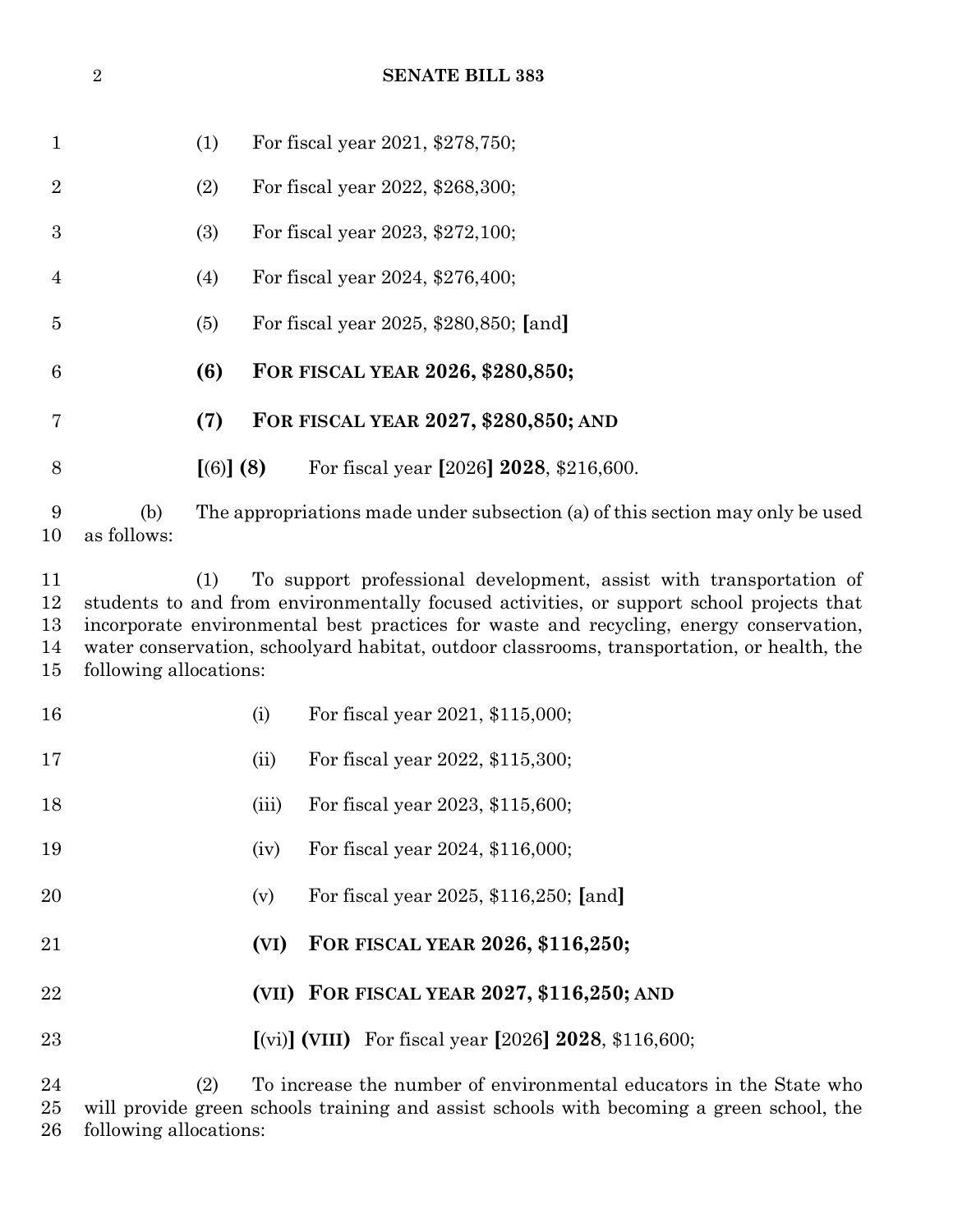#### **SENATE BILL 383** 3

| $\mathbf{1}$   |                                                                                                                                                                                                                                                | (i)   | For fiscal year 2021, \$125,750;                                            |  |  |
|----------------|------------------------------------------------------------------------------------------------------------------------------------------------------------------------------------------------------------------------------------------------|-------|-----------------------------------------------------------------------------|--|--|
| $\overline{2}$ |                                                                                                                                                                                                                                                | (ii)  | For fiscal year 2022, \$130,000;                                            |  |  |
| 3              |                                                                                                                                                                                                                                                | (iii) | For fiscal year 2023, \$133,500;                                            |  |  |
| 4              |                                                                                                                                                                                                                                                | (iv)  | For fiscal year 2024, \$137,400;                                            |  |  |
| $\overline{5}$ |                                                                                                                                                                                                                                                | (v)   | For fiscal year 2025, \$141,600; [and]                                      |  |  |
| 6              |                                                                                                                                                                                                                                                | (VI)  | FOR FISCAL YEAR 2026, \$141,600;                                            |  |  |
| 7              |                                                                                                                                                                                                                                                |       | (VII) FOR FISCAL YEAR 2027, \$141,600; AND                                  |  |  |
| 8              |                                                                                                                                                                                                                                                |       | [(vi)] (VIII) For fiscal year [2026] $2028$ , \$85,000;                     |  |  |
| 9              | (3)                                                                                                                                                                                                                                            |       | To support statewide green school events, the following allocations:        |  |  |
| 10             |                                                                                                                                                                                                                                                | (i)   | For each of fiscal years 2021 through [2025] 2027, \$8,000; and             |  |  |
| 11             |                                                                                                                                                                                                                                                | (ii)  | For fiscal year [2026] 2028, \$6,000;                                       |  |  |
| 12<br>13<br>14 | (4)<br>To conduct, in accordance with subsection (c) of this section, an annual<br>evaluation of the impact of the funds appropriated under this section on increasing the<br>number of green schools in the State, the following allocations: |       |                                                                             |  |  |
| $15\,$         |                                                                                                                                                                                                                                                | (i)   | For each of fiscal years 2021 through [2025] 2027, \$10,000; and            |  |  |
| 16             |                                                                                                                                                                                                                                                | (ii)  | For fiscal year [2026] 2028, \$4,000; and                                   |  |  |
| 17<br>18       | (5)<br>under this section, the following allocations:                                                                                                                                                                                          |       | To create an online application form for a school to apply to get funding   |  |  |
| 19             |                                                                                                                                                                                                                                                | (i)   | For fiscal year 2021, \$20,000; and                                         |  |  |
| 20             |                                                                                                                                                                                                                                                | (ii)  | For each of fiscal years 2022 through [2026] 2028, \$5,000.                 |  |  |
| 21             | $\left( \mathrm{c}\right)$                                                                                                                                                                                                                     |       | The annual evaluation funded under subsection (b)(4) of this section shall: |  |  |
| 22             | (1)                                                                                                                                                                                                                                            |       | Be conducted annually in calendar years 2022 through [2027] 2029;           |  |  |
| 23<br>24       | (2)<br>evaluating environmental programs;                                                                                                                                                                                                      |       | Be conducted by an independent contractor that has experience               |  |  |
| $25\,$         | (3)                                                                                                                                                                                                                                            |       | Examine whether the funding has:                                            |  |  |